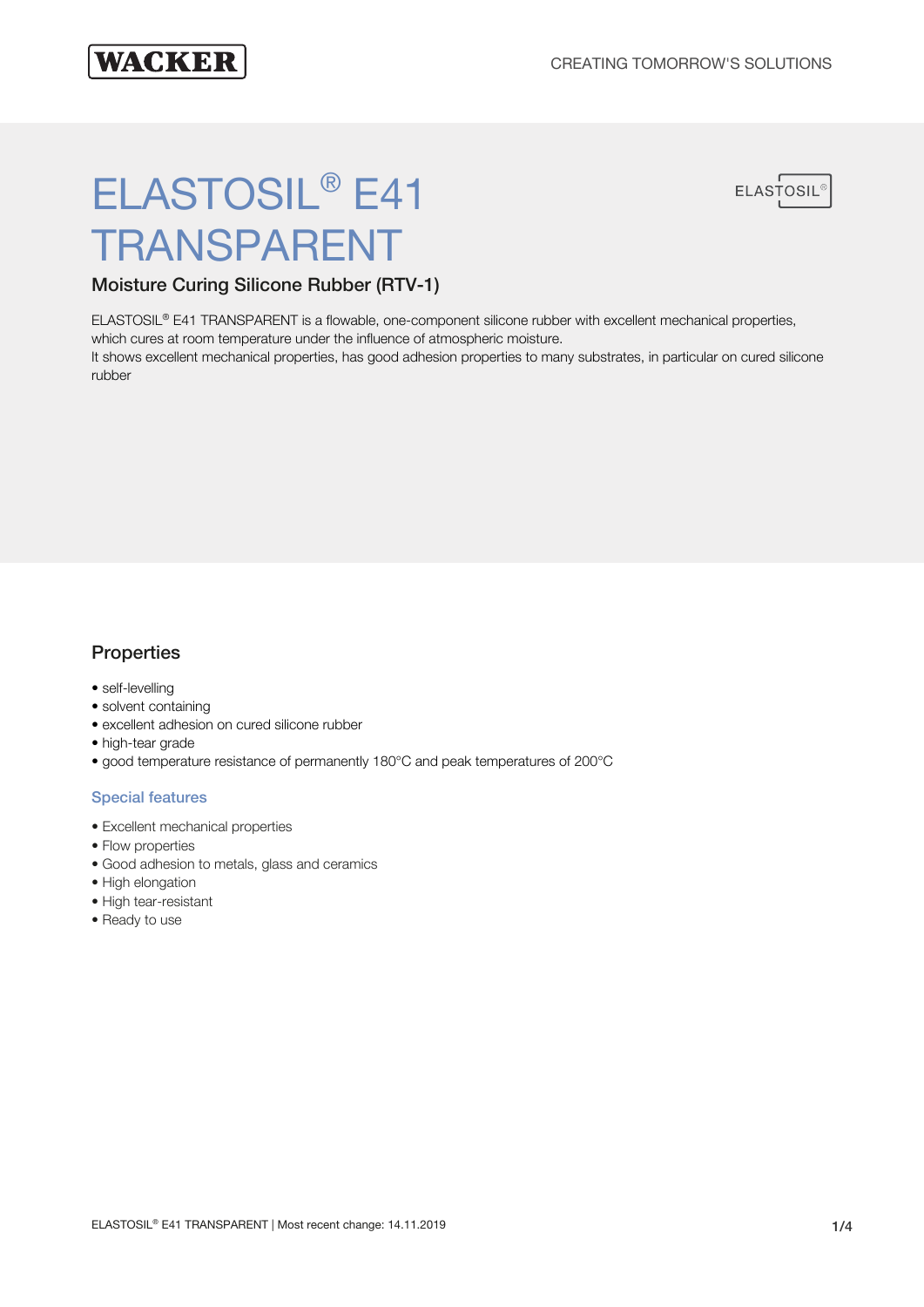## Technical data

### Properties Uncured

| Property                           | Condition                | Value           | Method                          |
|------------------------------------|--------------------------|-----------------|---------------------------------|
| Skin formation time                | $\overline{\phantom{a}}$ | $10 - 20$ min   | internal method                 |
| Viscosity, dynamic $D = 11/s$      | $25^{\circ}$ C           | 100000 mPa·s    | ISO 3219                        |
| Viscosity, dynamic $D = 25$<br>1/s | $25^{\circ}$ C           | 80000 mPa·s     | ISO 3219                        |
| Density                            | 23 °C                    | 1.08 $g/cm^{3}$ | DIN EN ISO 1183-1 / ISO<br>2781 |
| Color                              | $\overline{\phantom{a}}$ | transparent     | $\overline{\phantom{a}}$        |
| Curing speed                       | 23 °C   50 % r.h         | 12 h/mm         | $\overline{\phantom{a}}$        |

These figures are only intended as a guide and should not be used in preparing specifications.

### Properties Cured

Curing conditions: 2mm, 14 days storage at 23 °C and 50 % RH.

| Property            | Condition                | Value                 | Method                          |
|---------------------|--------------------------|-----------------------|---------------------------------|
| Elongation at break | $\overline{\phantom{a}}$ | 350 %                 | DIN 53504 S1 / ISO 37           |
| Tensile strength    | $\overline{\phantom{a}}$ | 6.0 N/mm <sup>2</sup> | DIN 53504 S1 / ISO 37           |
| Hardness Shore A    | $\overline{\phantom{a}}$ | 40                    | DIN 53 505 / ISO 868            |
| Density in water    | 23 °C                    | 1.12 $g/cm^{3}$       | DIN EN ISO 1183-1 / ISO<br>2781 |
| Color               | $\overline{\phantom{a}}$ | transparent           | $\overline{\phantom{a}}$        |
| Tear strength       | $\overline{\phantom{a}}$ | 11.5 N/mm             | ASTM D 624                      |

These figures are only intended as a guide and should not be used in preparing specifications.

All the information provided is in accordance with the present state of our knowledge. Nonetheless, we disclaim any warranty or liability whatsoever and reserve the right, at any<br>time, to effect technical alterations. The

# Applications

• Luminaires

# Application details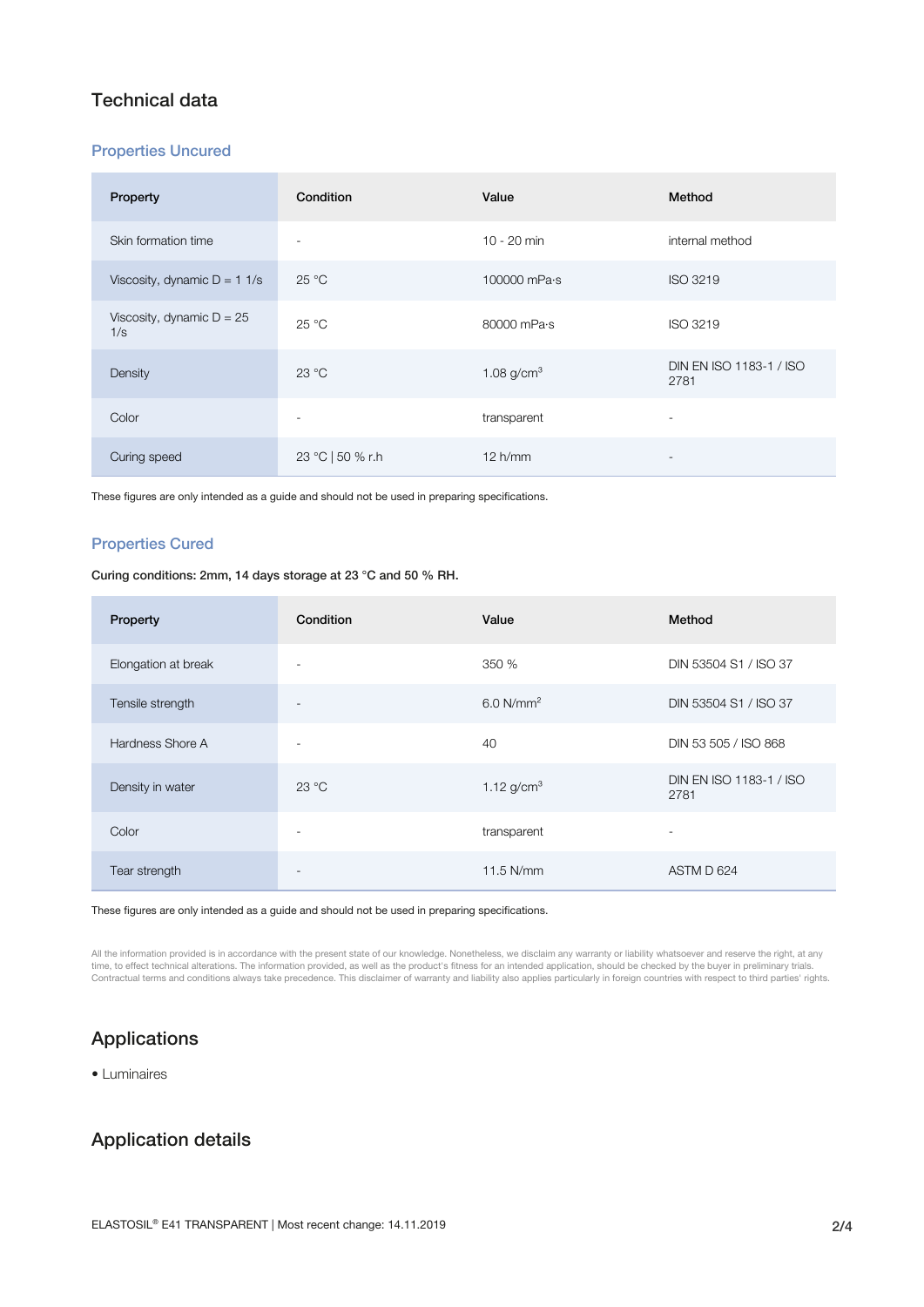Multipurpose sealant and adhesive for general industry and electronics for FIPG applications. Particularly suitable as adhesive on cured rubber or silicone coated textiles like seam sealing.

# **Processing**

ELASTOSIL® E41 TRANSPARENT is a ready-to-use, one-part silicone rubber which starts curing when exposed to air moisture. Typical curing characteristics are given in the table "Properties Uncured". As RTV-1 silicones require humidity for curing, free access of air moisture to the silicone rubber is essential.

Additionally, the vulcanization time can be greatly reduced by increasing the level of air's relative humidity. Please note that, unlike the initial skin formation, the total curing rate of RTV-1 silicones is limited by moisture's diffusion speed in silicone rubber. As increasing the curing temperature has just a minor effect both on the skin forming time and the curing speed, ELASTOSIL® E41 TRANSPARENT typically is vulcanized at room temperature. Heat curing is recommended only for applications where the silicone rubber is applied as a thin film (thickness less than 0.5 mm) in combination to temperatures not exceeding 80°C as otherwise blistering is likely to occur due to the quick release of acetic acid and solvent. After completion of the vulcanization the silicone elastomer may continuously be exposed to constantly changing climatic conditions, UV radiation and high temperature without damage. Cured ELASTOSIL® E1 TRANSPARTENT usually shows good primerless adhesion to many substrates, e.g. glass, ceramics, metals, plastics and powder coatings and in particular to cured silicone rubber.

Detailed information about the processing of RTV-1 silicones is given in our brochure "ROOM TEMPERATURE VULCANIZING (RTV) SILICONES - MATERIAL AND PROCESSING GUIDELINES".

We recommend running preliminary tests to optimize conditions for the particular application.

Removal: If removal of the silicone from machines or dispensing equipment is necessary, white spirit or similar nonpolar solvents are recommended. However, cleaning ideally should take place before the silicone rubber is fully vulcanized. Cured silicone needs to be rubbed off or removed mechanically, if necessary in combination with a swelling agent (solvent) or a chemical silicone removerELASTOSIL E41 TRANSPARENT shows good primerless adhesion to many substrates. We recommend running preliminary test to optimize conditions for the particular application

# Packaging and storage

## **Storage**

The 'Best use before end' date of each batch is shown on the product label.

Storage beyond the date specified on the label does not necessarily mean that the product is no longer usable. In this case however, the properties required for the intended use must be checked for quality assurance reasons.

## Safety notes

Comprehensive instructions are given in the corresponding Material Safety Data Sheets. They are available on request from WACKER subsidiaries or may be printed via WACKER web site http://www.wacker. com.

# QR Code ELASTOSIL® E41 TRANSPARENT